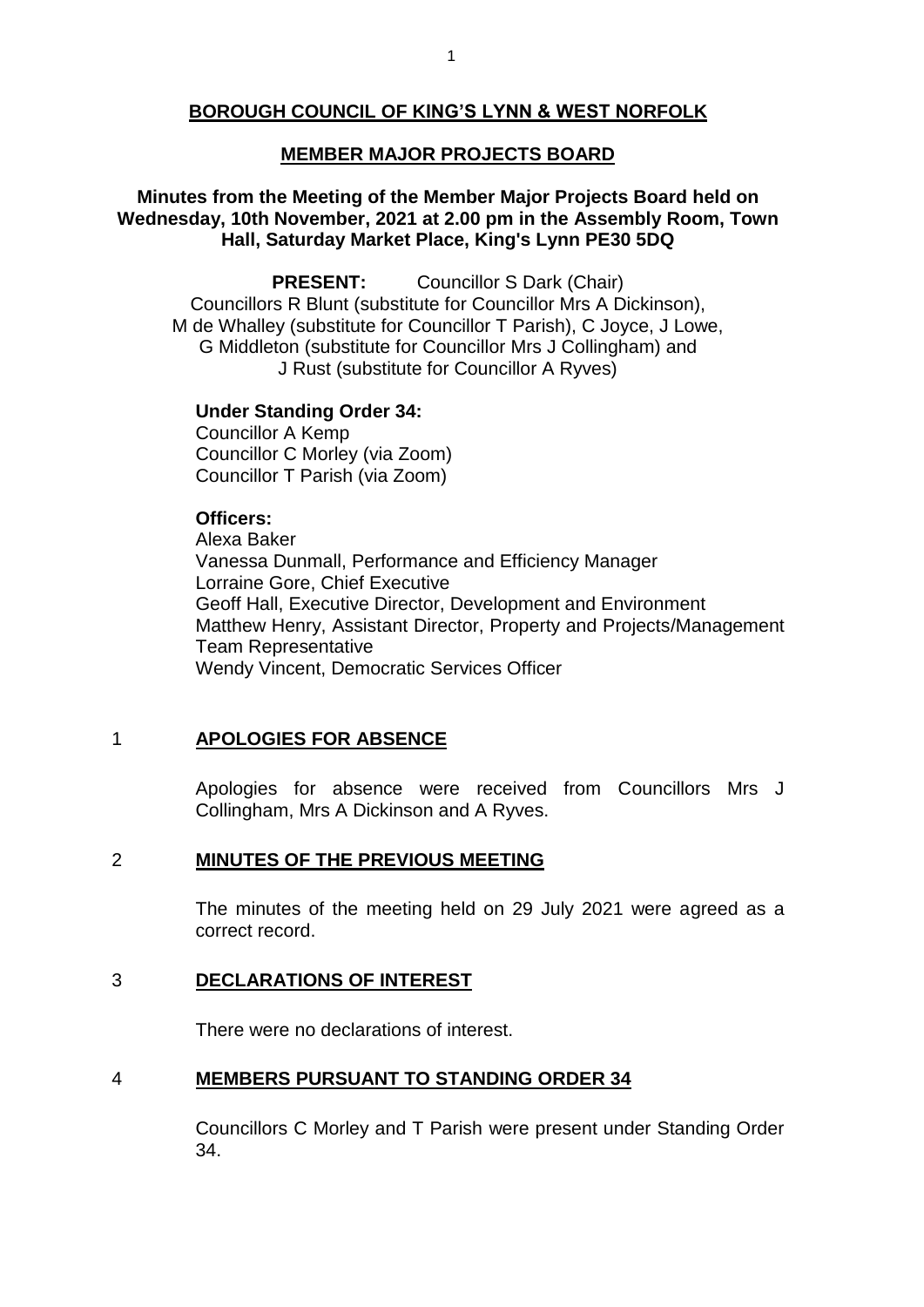## 5 **CABINET REPORT: MEMBER MAJOR PROJECTS BOARD - REVIEW OF TERMS OF REFERENCE**

### [Click here to view the recording of this item on You Tube](https://youtu.be/h4mpQ16i0VM?t=439)

The Assistant Director, Property and Projects presented the report circulated with the Agenda and reminded the Board that the Council set up a Member Major Projects Board (MMPB) during 2019 to provide more formal over-sight and monitoring of the delivery of the Council's major projects and the programme of major projects.

It was highlighted that the operation and effectiveness of the Board had been hampered particularly by the Covid-19 Pandemic, with many projects being stalled or delayed and Board meetings being cancelled.

The Board was informed that the Council's Cabinet recognised the important role projects had in helping to deliver its aims and objectives and wanted to ensure that these projects were delivered successfully and in an appropriate way. Cabinet considered that a Project Board comprising a broad spectrum of Members/Councillors would help to provide greater over-sight and management of the Council's programme of major projects.

The report sought to provide a greater degree of clarity in respect of the role of the MMPB and particularly its relationship with other existing Panels and Committees within the council. Clarity was provided that the MMPB was a sub-committee of Cabinet. To this end revised Terms of Reference for the Member Major Projects Board were set out within the report.

The Assistant Director, Property and Projects referred to the comments made regarding the potential conflict with the scrutiny functions of other panels/committees at the July 2021 and outlined the reasons why it was necessary to re-draft the Terms of Reference. Reference was made to the appendix setting out the projects and how these would be placed on the MMPB work programme.

The Chair invited those Councillors attending under Standing Order 34 to address the Board.

Councillor Kemp addressed the Board under Standing Order 34 and commented that the Board was set up to look at risks of projects whether that was financial, environmental, social and others and to review lessons learnt following KLIC. Councillor Kemp stated that looking at risk was different from decision making and scrutiny.

Councillor Parish addressed the Board under Standing Order 34 in relation to the MMPB being a sub-committee of Cabinet, the decision making process and the role of the opposition members on the MMPB. Councillor Parish outlined the benefits, independent and valuable role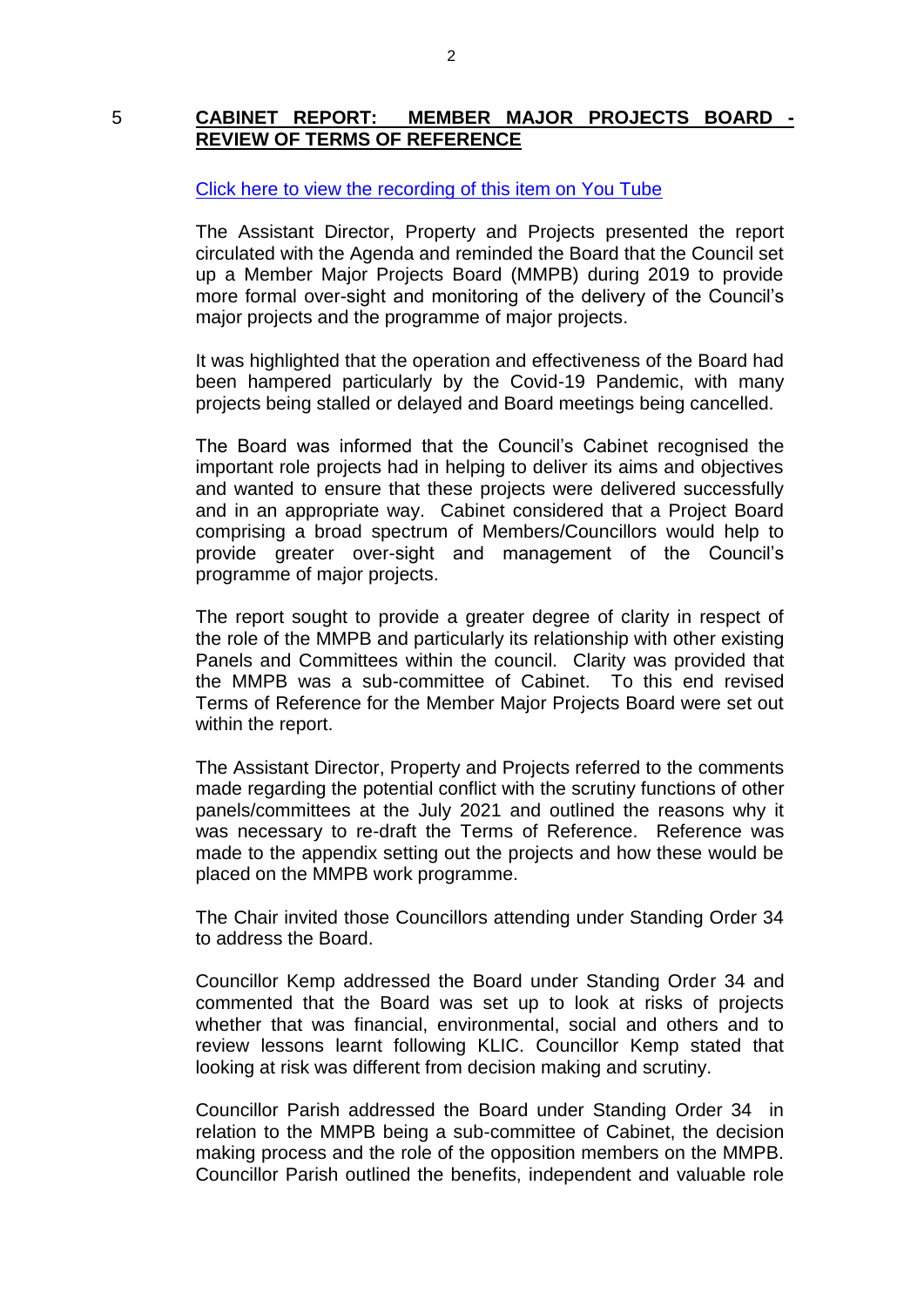of the Chairs of the Regeneration and Development and the Audit Committee being on the MMPB and added that they, in his opinion, should remain on the Board.

Councillor Morley addressed the Board under Standing Order 34 in relation to paragraph 2 of the Terms of Reference setting out the aims of the MMPB. Councillor Morley added that he felt the reporting function and aims, particularly relating to governance required strengthening and asked how the reporting module would be transmitted to the relevant scrutiny panels to enable them to monitor projects. Councillor Morley asked if section 2.2 could be looked at to consider the points he had raised.

Councillor Joyce referred to 2.1(a) and asked if there should be a specific figure defining a "major project" and that would be a matter for Cabinet to decide.

Councillor Joyce referred to 2.1 (b) operate on behalf of the Cabinet, to provide assurance that the council's major projects programme is run in accordance with the Officer Major Projects Board Terms of Reference and commented that if the words operate on behalf of the Cabinet could be deleted this would be acceptable.

In response, the Leader explained that he was happy to discuss the above proposed wording outside of the meeting in consultation with the Monitoring Officer and undertook to revise the proposed wording as set out above.

Councillor Rust commented that she felt the terms of reference as set out were woolly and did not give the lay outsider anything concrete and how robust it was. Councillor Rust added that this was set up to achieve something, but she felt it was a box ticking exercise and that proposed changes looked like Cabinet wanted to mark their own homework. Councillor Rust concluded by commenting that she was uncomfortable with the proposed changes could not support them.

The Chair responded to the comments made by Councillors Parish and Rust and outlined the purpose of the MMPB and the role and importance of the Scrutiny Panels. The Chair reaffirmed that the MMPB was a sub-committee of Cabinet.

Councillor Blunt addressed the Board in relation to the definition of a major project not just being in relation to money but resources, impact, etc and there was more than one definition and through the process officers would determine the definition and this could then be debated before it became a major project. Councillor Blunt commented that the Council needed to think about processes going forward and one of the key issues was to ensure the MMPB focused on risk and looked at each of the key indicators for each project to focus on. Councillor Blunt added that in his view it would be necessary to look at time, speed of delivery, capital and revenue implications, actual project definitions,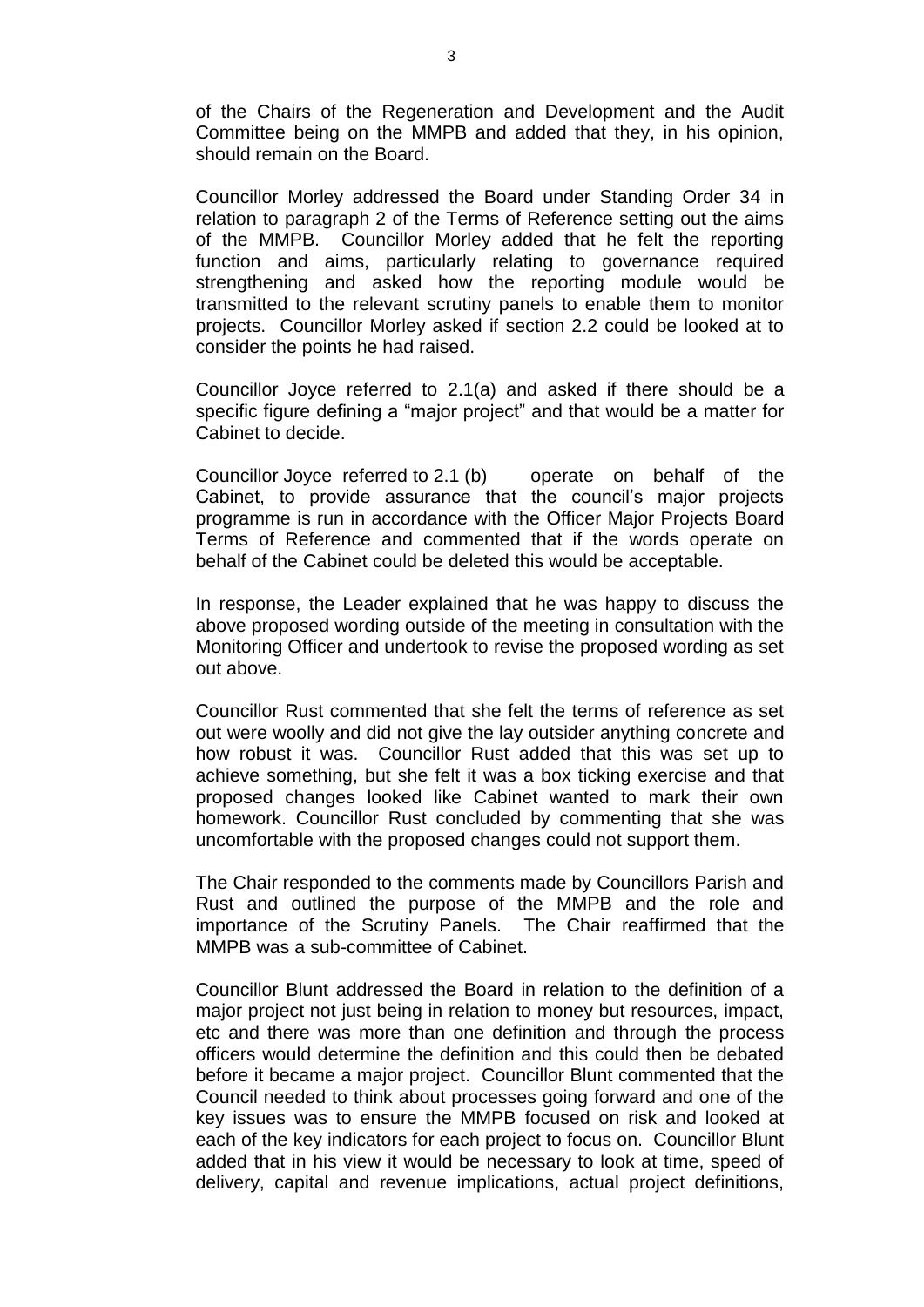resources and review them. Councillor Blunt commented that he hoped that all project documents presented to MMPB would enable the Board to review risks and identify if any projects being monitored on a RAG (Red, Amber, Green) rating moved into red or amber zones this would then require action and Opposition Members could ensure that reviews were completed.

Councillor de Whalley commented that the MMPB gave a more holistic approach to projects as opposed to panels where a specific project was debated in more detail. Councillor de Whalley agreed with the comments made by his fellow Independent Councillors that having the Chairs of the Regeneration and Development Panel and Audit Committee allowed a different perspective and helped Members to keep abreast of the whole picture and to bring any key issues back to panels. Councillor de Whalley also referred to the proposed membership of the MMPB.

The Assistant Director, Property and Projects responded to questions and comments relating to the definition of a major project,, the importance of the programme of projects providing an holistic view of what the organisation was facing, for example, financing, staff resources, etc. The development and scrutiny function of the panels and the link to the MMPB. In relation to the Terms of Reference, the Assistant Director advised that they had not changed much since 2019, but it was felt that the MMPB conflicted with the role, particularly the scrutiny function of the Panels and that it was important this was resolved first in order to to set up a system that worked properly.

The Monitoring Officer outlined the reason for the recommendation within the report and confirmed that the Chairs of the Audit Committee and Regeneration and Development Panel would need to come off the MMPB. This was because within their own respective panels they had terms of reference which involved scrutinising or auditing and potentially applying that function to the activities of the MMPB if the respective Chairs of the Audit Committee and Regeneration and Development Panels were on the MMPB they would therefore be marking their own homework. If issues were referred to their respective Panels if they had been involved in decision making on MMPB. Removing the Chairs mentioned above from the MMPB wold prevent conflict and support the correct operation of the panels.

Councillor Middleton stated that when issues were found with a previous major project, and gave KLIC as an example, everyone agreed that something like the MMPB needed to be set up in order for Councillors to keep a closer look on the decisions that the Council had made for its ongoing projects. Councillor Middleton outlined the arrangements in place prior to the MMPB being set up and this now provided Councillors with an overview of projects. The MMPB would look at how the projects were being progressed in line with certain criteria and if necessary, for example, a project was over budget or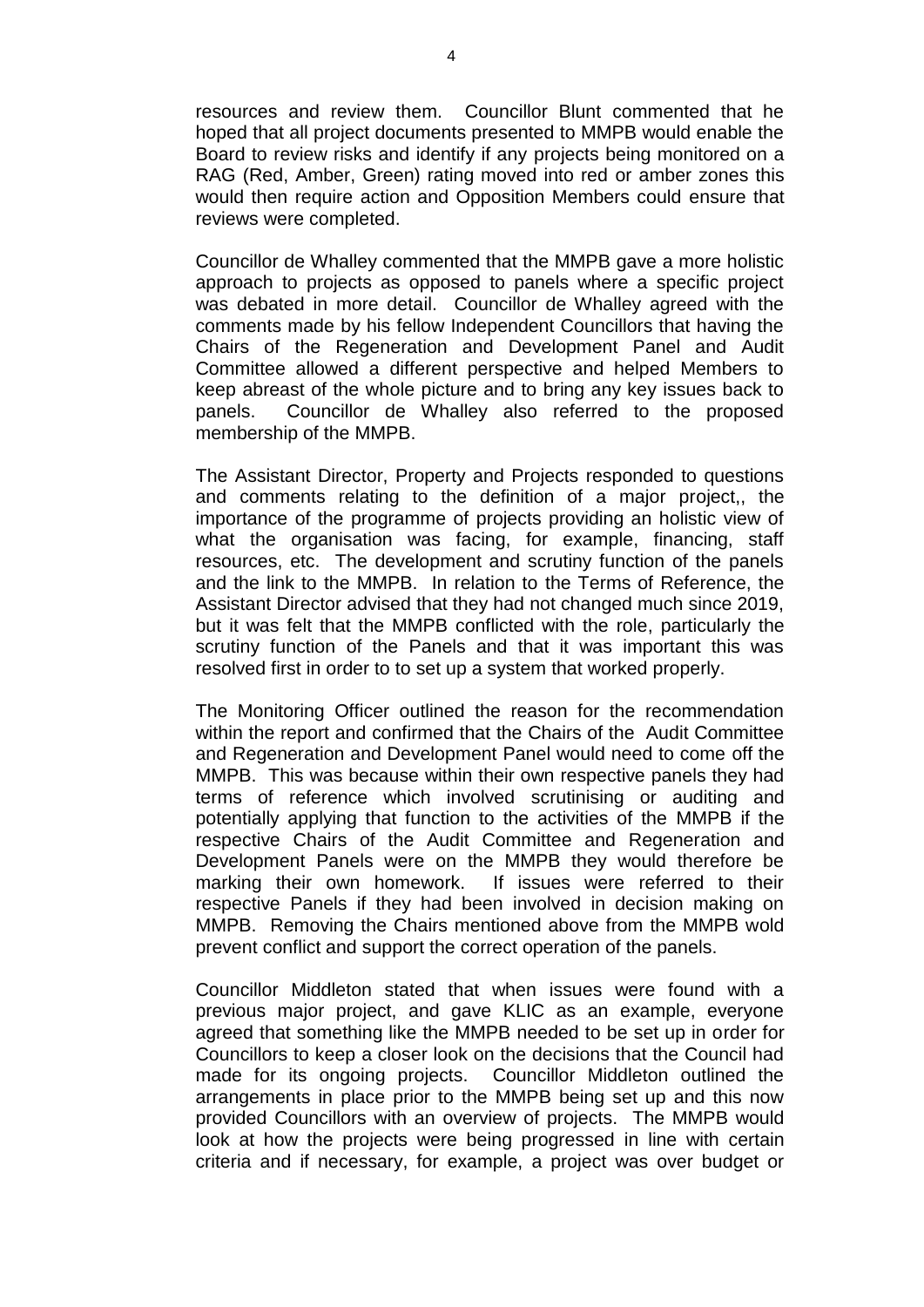time then there would be an opportunity for the relevant panel to scrutinise the project.

In response to questions from Councillor Middleton on the role of the members of the MMPB having a conflict of interest if they were also a member of other panels, the Monitoring Officer explained that this would be in a position of conflict. The overall position of Members on the MMPB was that they were a sub-committee of Cabinet and therefore part of the decision making process. If the matter then went to a scrutiny panel or to Audit, the MMPB members would not want to be in a position of conflict. If a MMPB member found themselves in that situation they would then need to think what that meant, take advice and if necessary organise a substitute.

Councillor Joyce concurred with the comments made by Councillor Blunt with regard to impact.

Councillor Joyce further commented on scrutiny and potential stage conflict all sorts of ways and stated that he did not disagreed with the Monitoring Officer, but added that it was also the situation that any member of council can place any item on any panel agenda to be scrutinised if it was within that panel's remit and added that there was a clear potential for risk that covered all Councillors and to stop a Member going onto MMPB because they were a Member or Chair of a scrutiny panel might be a bridge too far.

In response to the comments and questions raised by Councillor Joyce, the Assistant Director, Property and Projects explained that the reason for removing the Chairs of the Regeneration and Development Panel and the Audit Committee was actually to protect the governance arrangements and the scrutiny function of the panel and Audit Committee.

At the invitation of the Chair, Councillor Morley addressed the Board with regard to the membership of the Board, performance reports presented to MMPB, comments made by Councillor Blunt, performance management tools and relevant data being produced for the MMPB and scrutiny panels in a constructive and equitable manner on progress on projects.

In response to comments made by Councillor Morley, the Assistant Director, Property and Projects explained that it would be necessary to redesign the process of reporting into the MMPB so that Members knew what they were looking at and why. This process redesign would then form part of the work programme for the MMPB and it could be that the Board identified specific projects from the Cabinet confirmed major projects list and that the relevant project lead officer be invited to attend the MMPB to provide a briefing on that specific project to enable monitoring to be undertaken thereafter. The briefing would include and identify the relevant project desired outputs and outcomes, timelines and budget estimates.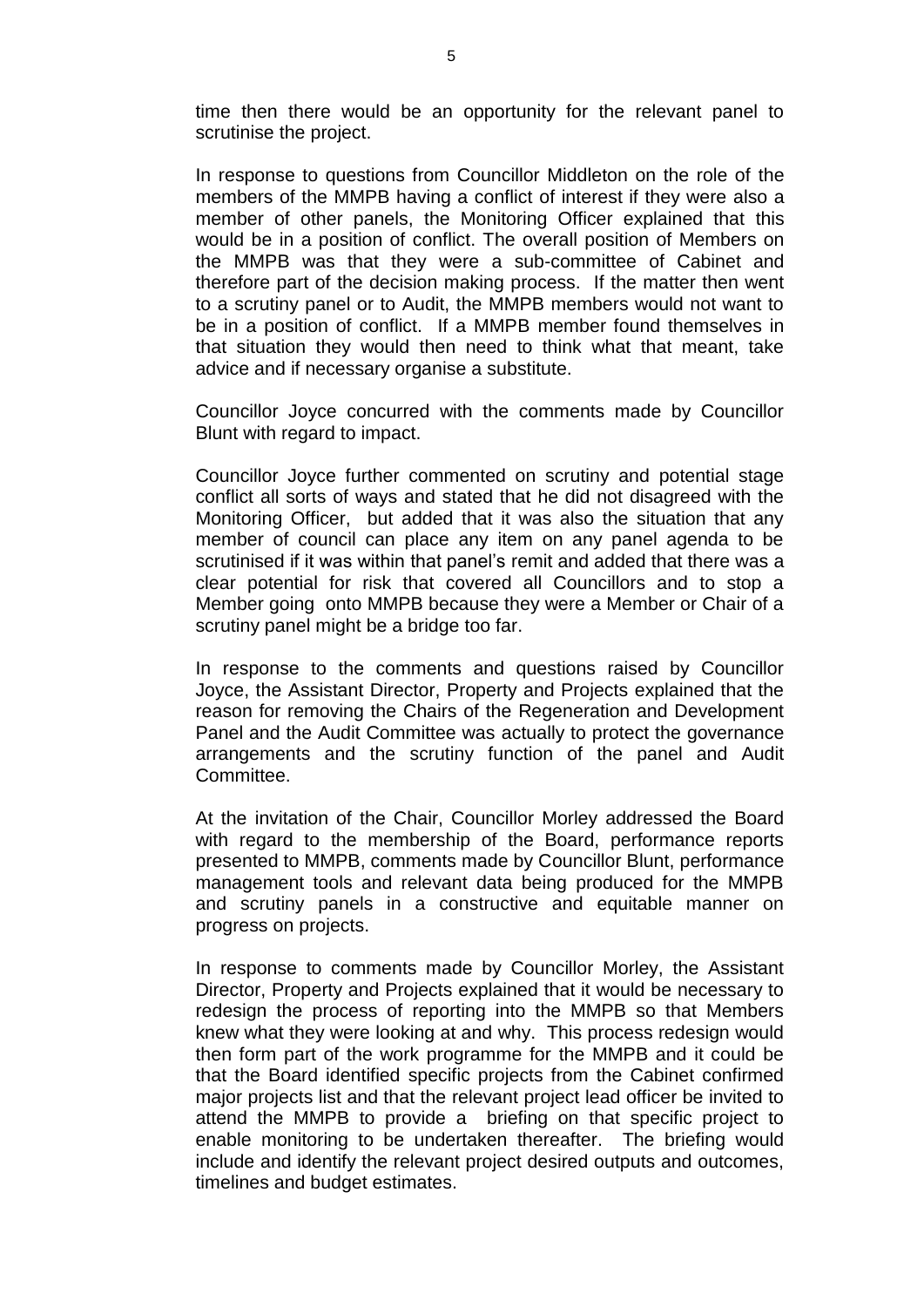The Chair responded to the questions raised by Councillor Morley.

The Chair responded to the comments made by Councillor Parish in relation to the membership of the MMPB and panels and opposition members, particularly the Independent Group in relation to substitutes.

Councillor Joyce commented that the MMPB was a Cabinet sub-group and it was the decision of the Cabinet who it wished to be represented on the Board and added that perhaps Cabinet could reconsider the position with regarding to the role of the scrutiny panels and comments made by Councillor Parish.

The Chair therefore pr0posed the amended recommendation:

- 1) 2.1 (b) be amended to read: to provide assurance that the council's major projects programme is run in accordance with the Officer Major Projects Board Terms of Reference.
- 2) Advice be sought from the Monitoring Officer regarding the membership of the MMPB and the questions raised regarding Members of the Scrutiny Panels being also representatives on the MMPB.

The Board agreed the above amended recommendation.

Councillor Rust did not vote on the recommendation set out below.

Councillor de Whalley was against the recommendation as set out below.

**RESOLVED:** That the Member Major Projects Board recommended that Cabinet noted the content of the report and approve the revised Terms of Reference for the Member Major Projects Board, subject to the following additional recommendations which were agreed by the Board:

- 1) 2.1 (b) be amended to read: to provide assurance that the council's major projects programme is run in accordance with the Officer Major Projects Board Terms of Reference.
- 2) Advice be sought from the Monitoring Officer regarding the membership of the MMPB and the questions raised regarding Members of the Scrutiny Panels being also representatives on the MMPB.

## 6 **DATE OF NEXT MEETING**